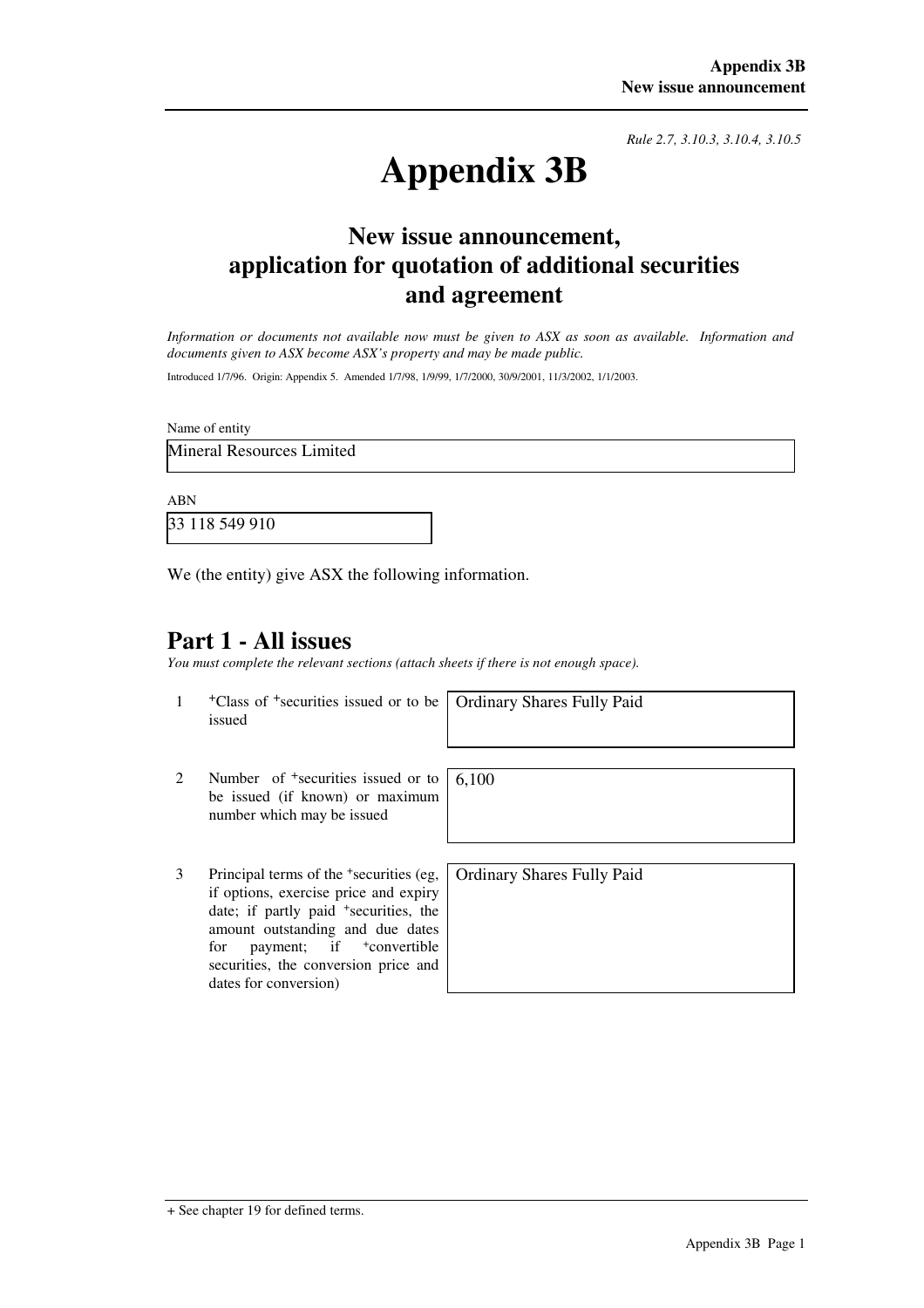| 4 | Do the <sup>+</sup> securities rank equally in all<br>respects from the date of allotment<br>with an existing <sup>+</sup> class of quoted<br>+securities?<br>If the additional securities do not<br>rank equally, please state:<br>the date from which they do<br>extent<br>which<br>the<br>to<br>they<br>participate for the next dividend,<br>of<br>(in<br>the<br>case<br>a<br>trust.<br>distribution) or interest payment<br>the extent to which they do not<br>rank equally, other<br>than<br>in<br>relation to the next dividend,<br>distribution or interest payment | Yes                                                                                                                                                                                                                                                                                                                     |                                              |
|---|-----------------------------------------------------------------------------------------------------------------------------------------------------------------------------------------------------------------------------------------------------------------------------------------------------------------------------------------------------------------------------------------------------------------------------------------------------------------------------------------------------------------------------------------------------------------------------|-------------------------------------------------------------------------------------------------------------------------------------------------------------------------------------------------------------------------------------------------------------------------------------------------------------------------|----------------------------------------------|
| 5 | Issue price or consideration                                                                                                                                                                                                                                                                                                                                                                                                                                                                                                                                                | \$10,980                                                                                                                                                                                                                                                                                                                |                                              |
| 6 | Purpose of the issue<br>(If issued as consideration for the<br>acquisition of assets, clearly identify<br>those assets)                                                                                                                                                                                                                                                                                                                                                                                                                                                     | 10,980 fully paid ordinary shares issued on<br>exercise of options expiring on 15/01/11 at an<br>exercise price of \$1.80                                                                                                                                                                                               |                                              |
| 7 | Dates of entering <sup>+</sup> securities into<br>uncertificated holdings or despatch<br>of certificates                                                                                                                                                                                                                                                                                                                                                                                                                                                                    | 6 to 14 May 2010                                                                                                                                                                                                                                                                                                        |                                              |
| 8 | Number<br><sup>+</sup> class<br>of<br>and<br>all<br>*securities<br>quoted<br>ASX<br>on<br>( <i>including</i> the securities in clause 2<br>if applicable)                                                                                                                                                                                                                                                                                                                                                                                                                   | Number<br>156,131,748 (excluding<br>indicative shares)<br>164,624,253 (including<br>indicative shares in<br>consideration for the<br>acquisition of fully paid<br>ordinary shares in Mesa<br>Minerals Limited in<br>accordance with the<br>bidder's statement<br>lodged by the Company<br>with ASIC on 6 April<br>2010) | <sup>+</sup> Class<br><b>Ordinary Shares</b> |

<sup>+</sup> See chapter 19 for defined terms.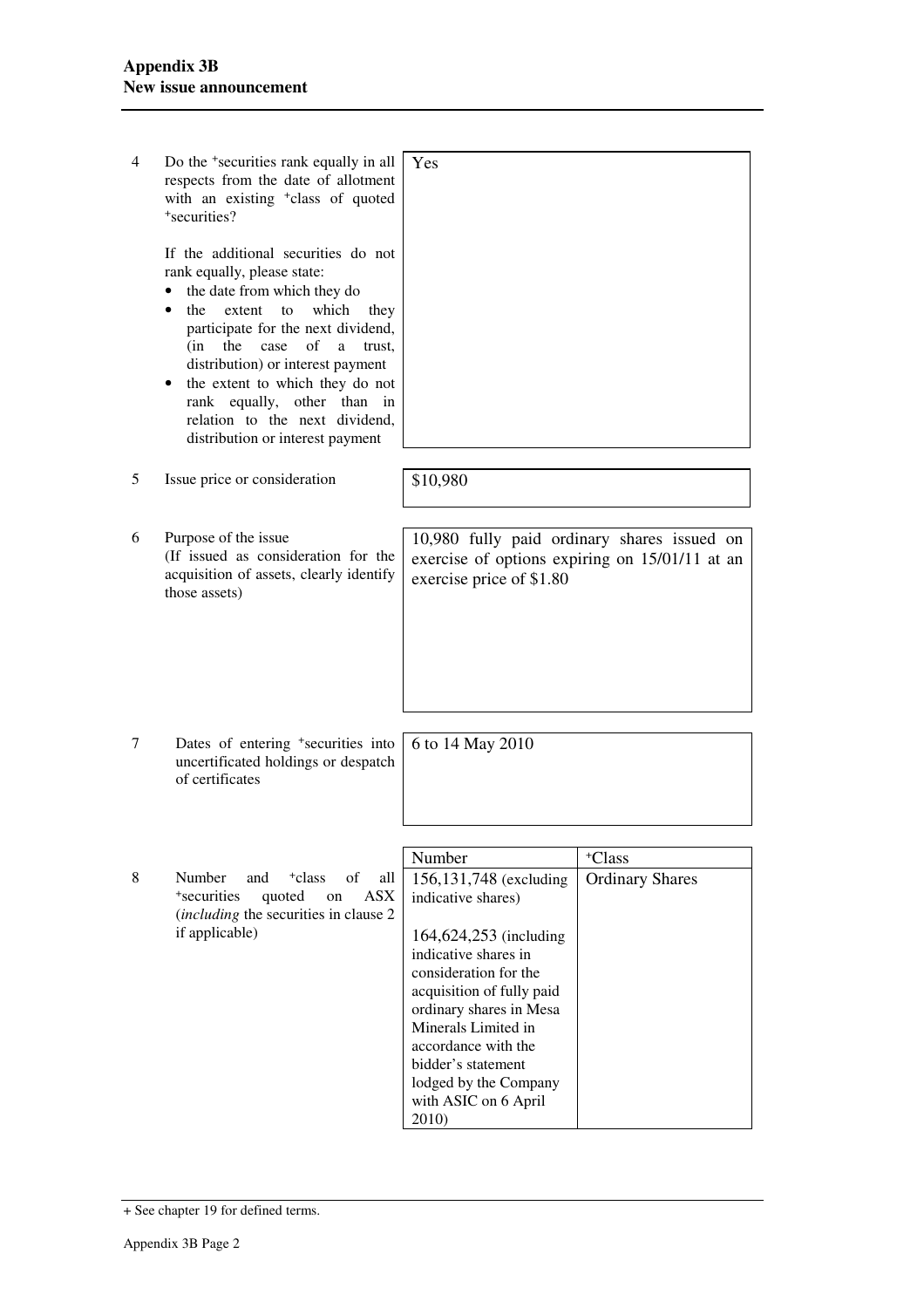|    |                                                           | Number     | <sup>+</sup> Class             |
|----|-----------------------------------------------------------|------------|--------------------------------|
| 9  | <b>Number</b><br><sup>+</sup> class<br>and<br>all<br>of   | 5,000,000  | Options \$6.05, 6/8/10         |
|    |                                                           |            |                                |
|    | *securities not quoted on ASX                             | 476,900    | Options \$1.80, 15/1/11        |
|    | <i>(including the securities in clause 2)</i>             | 10,000,000 | Options \$6.05, 6/8/11         |
|    | if applicable)                                            | 765,000    | Options \$1.90, 15/1/12        |
|    |                                                           | 30,000     | Options \$3.83, 15/1/13        |
|    |                                                           | 1,251,000  | Options \$2.00, 15/1/13        |
|    |                                                           | 15,000     | Options \$1.81, 31/12/10       |
|    |                                                           | 332,500    | Options \$4.31, 31/12/11       |
|    |                                                           | 382,500    | Options \$6.31, 31/12/11       |
|    |                                                           | 65,000     | Options \$3.00, 31/12/11       |
|    |                                                           | 300,000    | Options \$6.50, 31/12/11       |
|    |                                                           | 100,000    | Options \$4.50, 31/21/11       |
|    |                                                           |            |                                |
|    |                                                           |            |                                |
| 10 | Dividend policy (in the case of a $\vert$ Ordinary shares |            | with<br>participate<br>equally |

10 Dividend policy (in the case of a trust, distribution policy) on the increased capital (interests)

|                       |  | Ordinary shares participate equally |  | with |
|-----------------------|--|-------------------------------------|--|------|
| existing shareholders |  |                                     |  |      |
|                       |  |                                     |  |      |

# **Part 2 - Bonus issue or pro rata issue**

| 11 | holder<br>approval<br>security<br>Is<br>required?                                                                                                                                                                                |
|----|----------------------------------------------------------------------------------------------------------------------------------------------------------------------------------------------------------------------------------|
| 12 | Is the issue renounceable or non-<br>renounceable?                                                                                                                                                                               |
| 13 | Ratio in which the <sup>+</sup> securities will<br>be offered                                                                                                                                                                    |
| 14 | <sup>+</sup> Class of <sup>+</sup> securities to which the<br>offer relates                                                                                                                                                      |
| 15 | +Record<br>date<br>determine<br>to<br>entitlements                                                                                                                                                                               |
| 16 | Will holdings on different registers<br>(or subregisters) be aggregated for<br>calculating entitlements?                                                                                                                         |
| 17 | Policy for deciding entitlements in<br>relation to fractions                                                                                                                                                                     |
| 18 | Names of countries in which the<br>entity has *security holders who will<br>not be sent new issue documents<br>Note: Security holders must be told how their<br>entitlements are to be dealt with.<br>Cross reference: rule 7.7. |

<sup>+</sup> See chapter 19 for defined terms.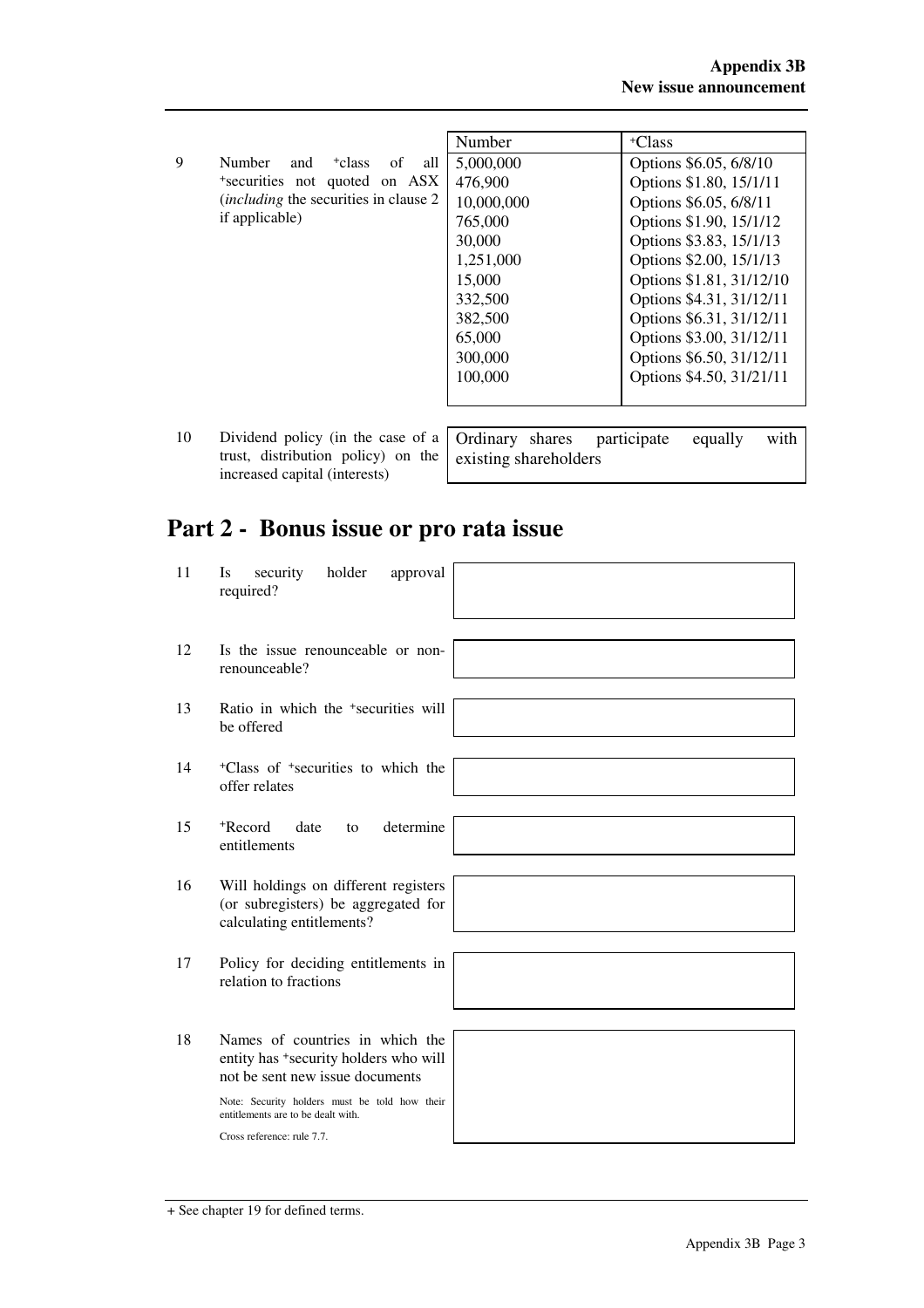## **Appendix 3B New issue announcement**

| 19 | of<br>Closing<br>date<br>for<br>receipt<br>acceptances or renunciations                                                                                                 |  |
|----|-------------------------------------------------------------------------------------------------------------------------------------------------------------------------|--|
|    |                                                                                                                                                                         |  |
| 20 | Names of any underwriters                                                                                                                                               |  |
|    |                                                                                                                                                                         |  |
| 21 | Amount of any underwriting fee or<br>commission                                                                                                                         |  |
|    |                                                                                                                                                                         |  |
| 22 | Names of any brokers to the issue                                                                                                                                       |  |
|    |                                                                                                                                                                         |  |
| 23 | Fee or commission payable to the<br>broker to the issue                                                                                                                 |  |
|    |                                                                                                                                                                         |  |
| 24 | Amount of any handling fee payable<br>to brokers who lodge acceptances<br>or renunciations on behalf of<br>+security holders                                            |  |
|    |                                                                                                                                                                         |  |
| 25 | If the issue is contingent<br>on<br>*security holders' approval, the date<br>of the meeting                                                                             |  |
|    |                                                                                                                                                                         |  |
| 26 | Date entitlement and acceptance<br>form and prospectus or Product<br>Disclosure Statement will be sent to<br>persons entitled                                           |  |
|    |                                                                                                                                                                         |  |
| 27 | If the entity has issued options, and<br>the terms entitle option holders to<br>participate on exercise, the date on<br>which notices will be sent to option<br>holders |  |
|    |                                                                                                                                                                         |  |
| 28 | Date rights trading will begin (if<br>applicable)                                                                                                                       |  |
|    |                                                                                                                                                                         |  |
| 29 | Date rights trading will end (if<br>applicable)                                                                                                                         |  |
|    |                                                                                                                                                                         |  |
| 30 | How do <sup>+</sup> security holders sell their<br>entitlements<br>in full through<br>a<br>broker?                                                                      |  |
|    |                                                                                                                                                                         |  |
| 31 | How do <sup>+</sup> security holders sell part<br>of their entitlements through a<br>broker and accept for the balance?                                                 |  |
|    |                                                                                                                                                                         |  |

<sup>+</sup> See chapter 19 for defined terms.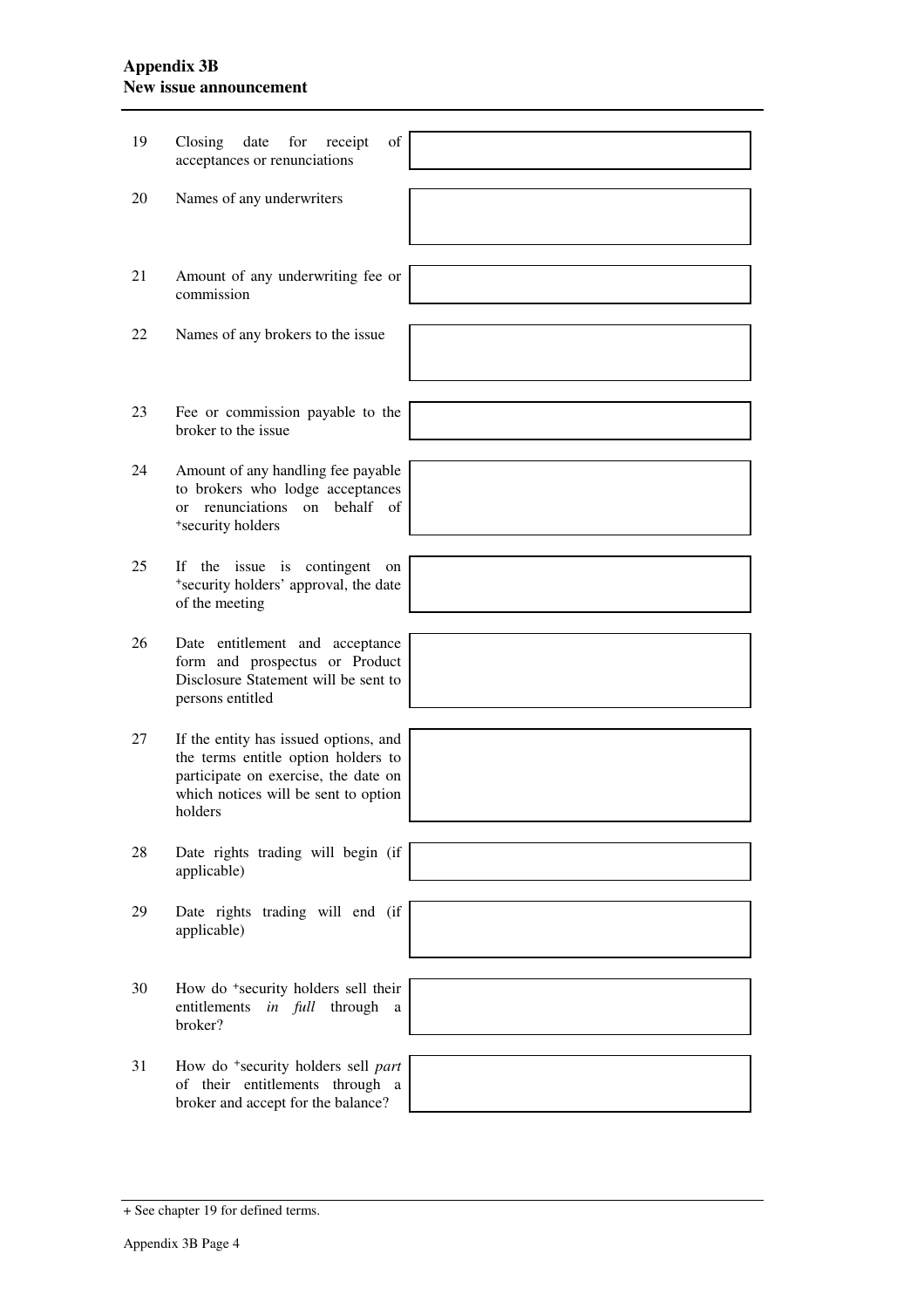32 How do <sup>+</sup> security holders dispose of their entitlements (except by sale through a broker)?

33 <sup>+</sup>Despatch date



## **Part 3 - Quotation of securities**

*You need only complete this section if you are applying for quotation of securities* 

- 34 Type of securities (*tick one*)
- (a)  $\bigcup$  Securities described in Part 1
- 

(b) All other securities

Example: restricted securities at the end of the escrowed period, partly paid securities that become fully paid, employee incentive share securities when restriction ends, securities issued on expiry or conversion of convertible securities

## **Entities that have ticked box 34(a)**

#### **Additional securities forming a new class of securities**

*Tick to indicate you are providing the information or documents*

- 35 If the <sup>+</sup> securities are <sup>+</sup>equity securities, the names of the 20 largest holders of the additional <sup>+</sup>securities, and the number and percentage of additional <sup>+</sup>securities held by those holders
- 36 If the <sup>+</sup> securities are <sup>+</sup>equity securities, a distribution schedule of the additional + securities setting out the number of holders in the categories 1 - 1,000 1,001 - 5,000 5,001 - 10,000 10,001 - 100,000 100,001 and over

37 A copy of any trust deed for the additional +securities

<sup>+</sup> See chapter 19 for defined terms.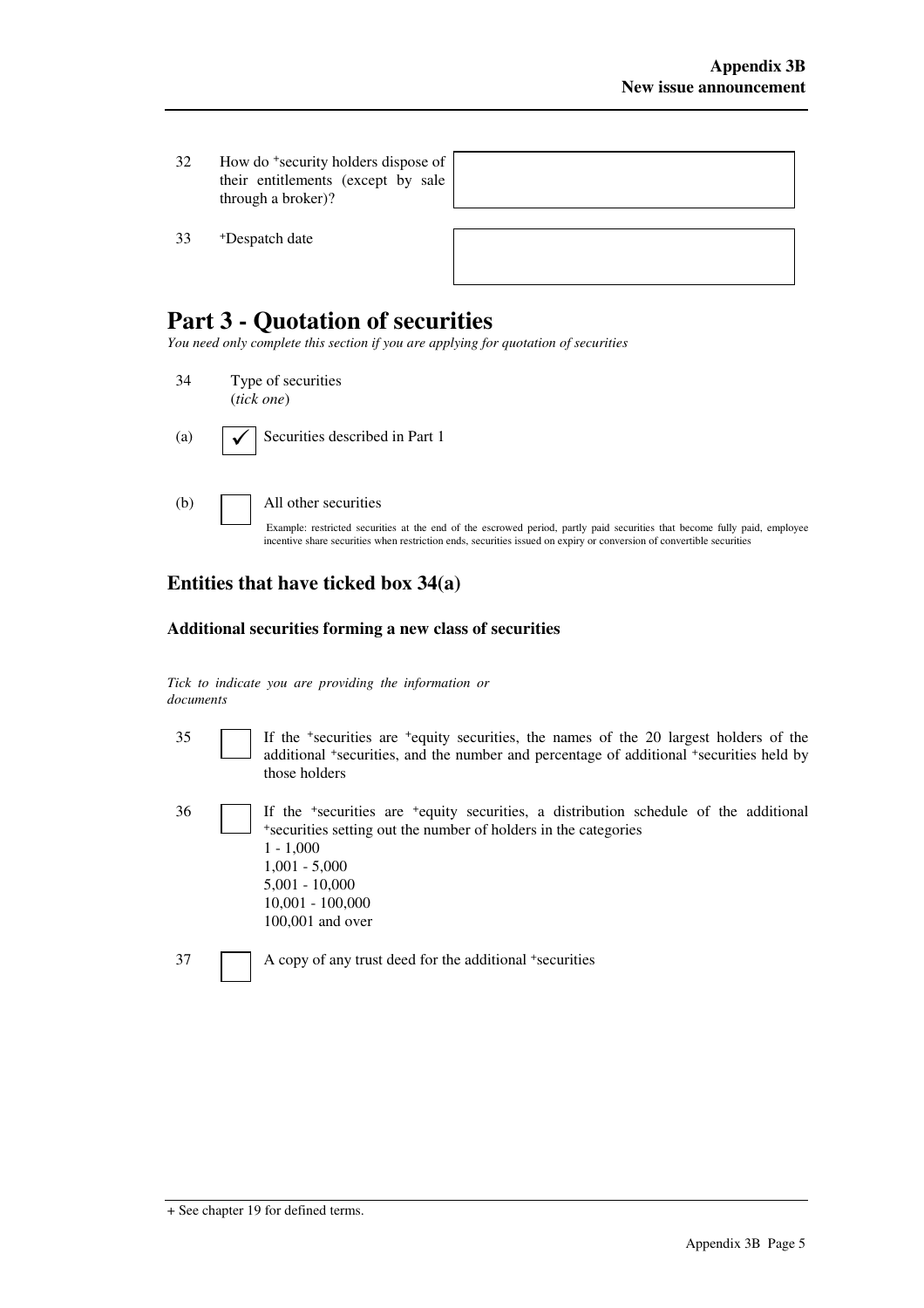### **Entities that have ticked box 34(b)**

- 38 Number of securities for which <sup>+</sup>quotation is sought
- 39 Class of <sup>+</sup> securities for which quotation is sought
- 40 Do the <sup>+</sup> securities rank equally in all respects from the date of allotment with an existing <sup>+</sup>class of quoted + securities?

If the additional securities do not rank equally, please state:

- the date from which they do
- the extent to which they participate for the next dividend, (in the case of a trust, distribution) or interest payment
- the extent to which they do not rank equally, other than in relation to the next dividend, distribution or interest payment
- 41 Reason for request for quotation now

Example: In the case of restricted securities, end of restriction period

(if issued upon conversion of another security, clearly identify that other security)

|    | another security, clearly identify that<br>other security)                                                                      |        |                    |
|----|---------------------------------------------------------------------------------------------------------------------------------|--------|--------------------|
|    |                                                                                                                                 | Number | <sup>+</sup> Class |
| 42 | Number and <sup>+</sup> class of all <sup>+</sup> securities<br>quoted on ASX <i>(including the</i><br>securities in clause 38) |        |                    |

+ See chapter 19 for defined terms.